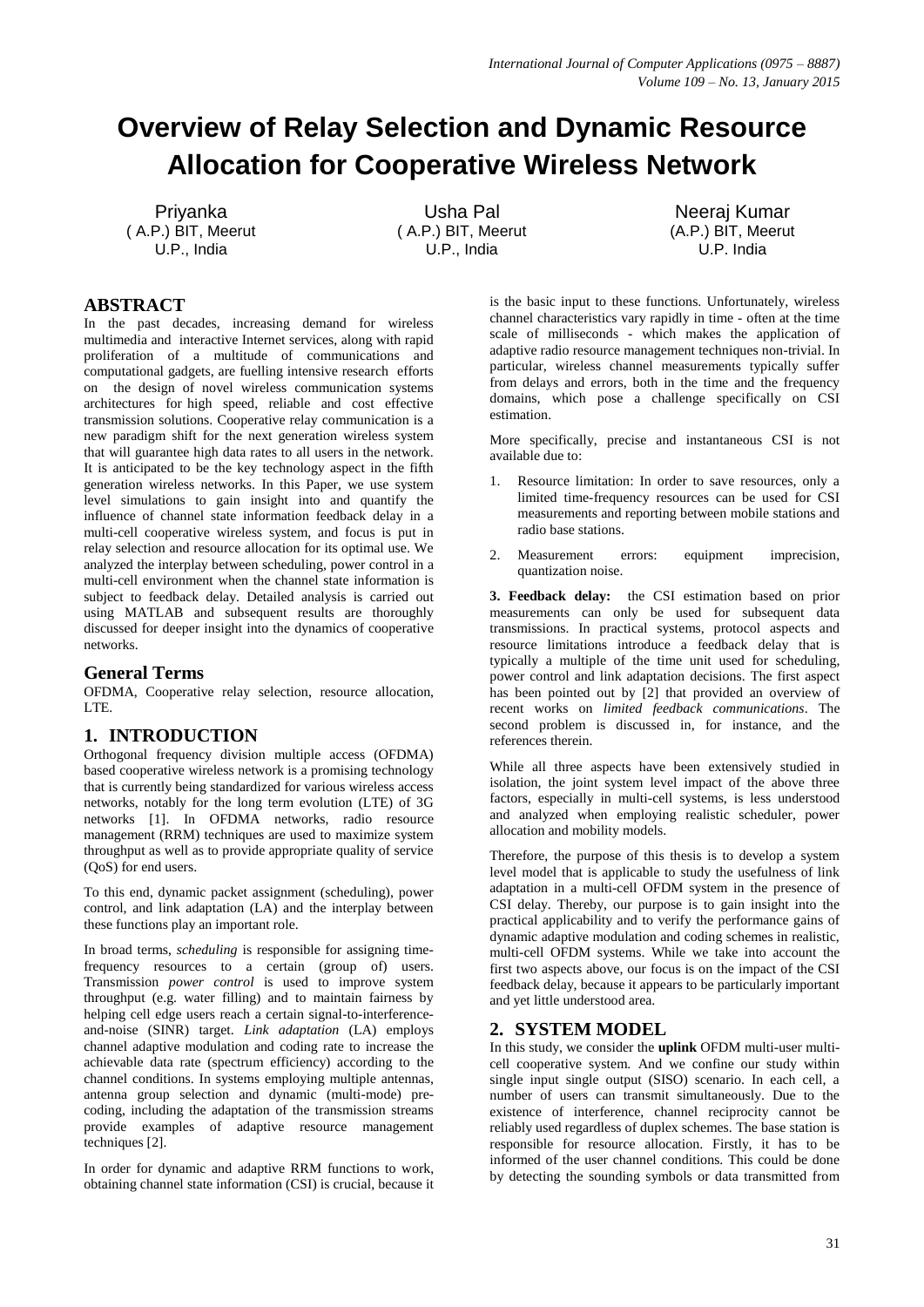the intended user. After collecting all necessary channel state information (CSI) provided by users at time instant  $t_1$ , the base station makes scheduling, power control and link adaptation decisions which are fed back to users at time  $t_1$ . Subsequently, the scheduled users follow the resource allocation decisions and start to transmit at time instant  $t_3$ . The CSI inputs for RRM reflect the channel state at

 $t_1$ , which however guides the user transmission format at  $t_3$ . For RRM to work efficiently there is an underlying assumption:



**Fig. 1 Sketch map showing uplink CSI delay** 

The below flow chart shows that how RRM functions work in our system. The outdated CSI is the input to the scheduling, power control and link adaptation functions. After each transmission, we get an ideal CSI at the transmission moment. However, when this CSI is used to guide future transmission, it becomes outdated.



**Fig. 2 Flow chart revealing relation between RRM functions and CSI while considering delay**

## **3. SIMULATION RESULT AND ANALYSIS**

In this Section, we will test the performance of our proposed as well as reference schedulers in a multi-cell system. Feedback delay and CSI estimation error are considered for scheduling and link adaptation algorithms. The main criteria for evaluation are system and user throughput. Inter-cell interference and CSI variation level are also studied in different scheduling and user speed scenario. Basic assumptions are same as single-cell system.



**Figure.3 Performance of Iterative Algorithm**

Figure 3 shows the performance of the proposed iterative algorithm. ASNR is 6 dB,  $N_p = L$ . Figure 3.a. shows that within a few numbers of iterations the algorithm converges to the optimum point from the initial point, which is the equal power allocation. Figure 3.b. shows the computed lambda. As it is expected, the value of is the same for all data subchannel, which satisfies the analytical computation.



**Figure 4 Distribution of Power with respect to Channel State Information**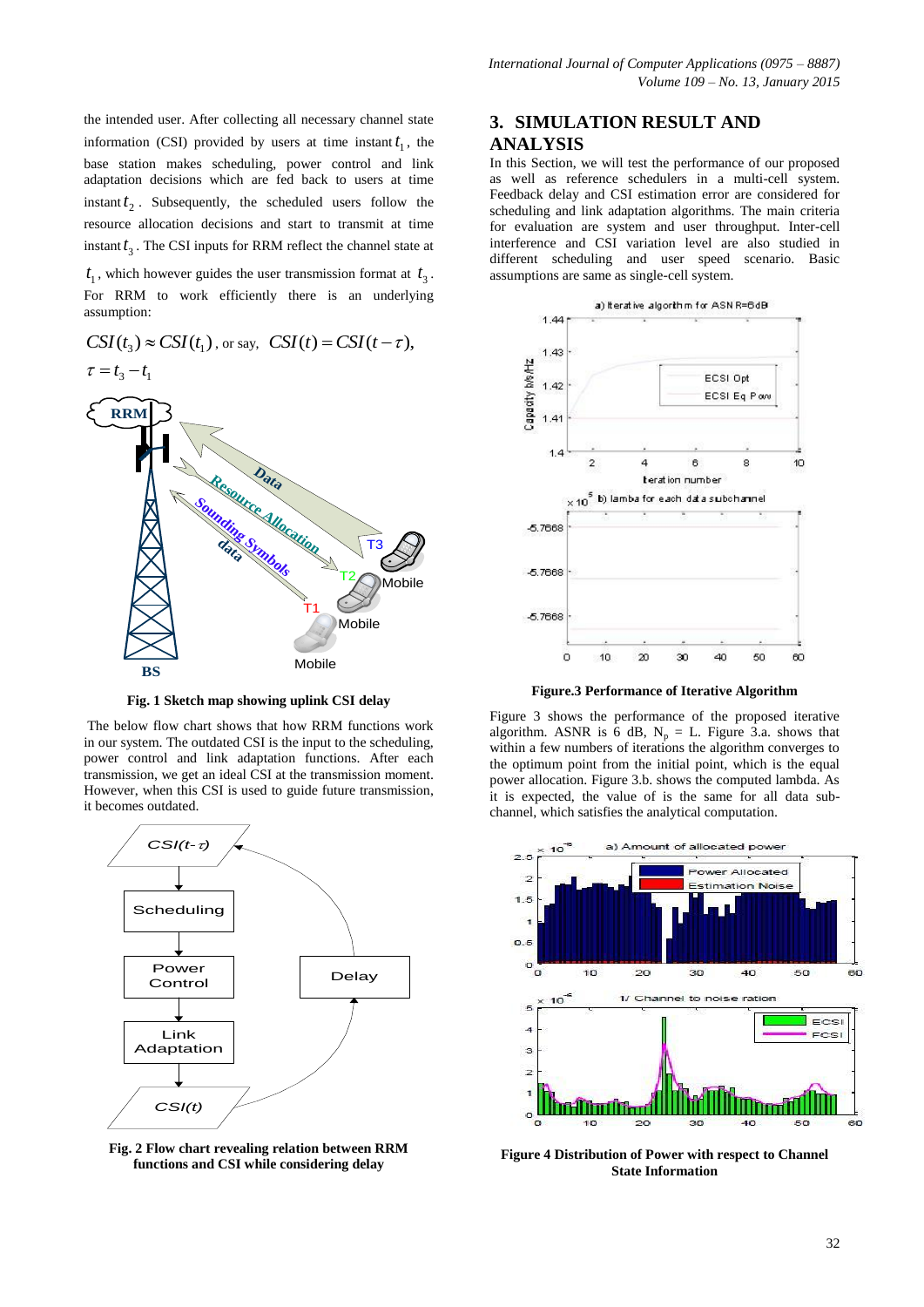Figure.4 shows that the worse the estimated sub-channel response is, the less the amount of power allocated to that subchannel is. The algorithm performs like water-filling algorithm. Figure 5 is the same as figure 4, but the ASNR is 15dB. It can be seen that power allocation strategy has a tendency to allocated power among data subcarriers equally.



#### **Figure 5 Distribution of Power with respect to Channel State Information**

To further evaluate the iterative algorithm, other feasible initial points have been chosen and all converge to the optimum solution but with different number of iteration. Among all, equal power distribution generally has a lowest number of iteration to converge. For figures 6, 7, and 8, the iterative algorithm is used to find the optimum result. The value of lambda for each data subcarriers is computed and if these values were in the region on uncertainty we end the iteration.

In figure 6, the amount of ASNR is sweeped and the system performance is depicted. In this figure alpha is fixed. It is obvious from figure that equal power distribution among all subcarriers is near optimum for ASNR greater than 6 dB. The dashed line is depicted to show the 3dB performance degradation in system capacity as described in. The computation shows that in high SNR for the, the performance relative to full channel state information degrade about 3dB and one can see the issue in this figure.



**Figure .6 System Performances versus ASNR**

In figure 7, fixed value of  $ASNR = 15dB$ , the system performance versus different values of alpha is illustrated. It can be seen that there is an optimum value for parameter alpha, in which the graph peaks. The green dashed lines are the optimum value of alpha computed. Since the ASNR is considered almost high in this simulation, the equation is approximately the optimum one as it is indicated in figure 8. In figure 8, the deviation of alpha, from the equation, for two values of ASNR is depicted.

As stated before, for high ASNR, the alpha converges to optimal value which is also shown in the figure. Moreover, there is little difference between uniform channel power delay profile and uniform ones. However, the difference becomes larger as the ASNR decreases.



**Figure.7 System performance versus ratio of allocation power**



**Figure .8 Theoretical and calculated value of optimal alpha**

The performance of the system with our approach can be judge by the BER and Eb/No graphs. Figure 9 shows the graph comparison and we can see our graph in fig. 9 shows better performance as compare to old one [4] because it gives the straighter curve.